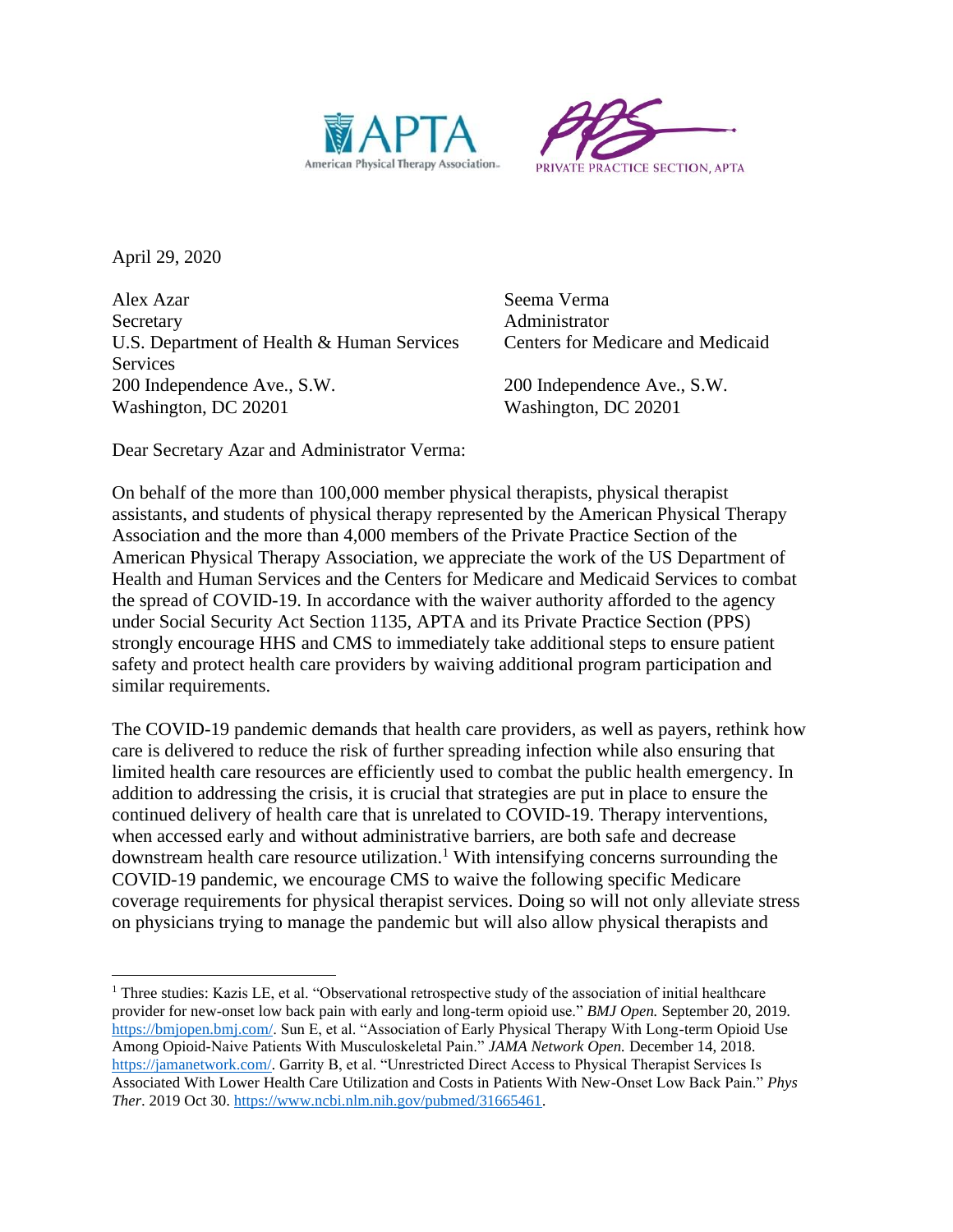physical therapist assistants to provide care to Medicare beneficiaries at the full ability of their education and license.

## **Eliminate Therapy Plan of Care Certification Requirement**

Pursuant to Medicare Benefit Policy Manual Chapter 15 Section 220, a plan of care must contain diagnoses, long-term treatment goals, and type, amount, duration, and frequency of therapy services. CMS requires physicians or nonphysician practitioners to certify a patient's therapy plan of care, with a dated signature on the plan of care or with another document that indicates approval of the plan of care. The manual states that it is not appropriate for a physician or NPP to certify a plan of care if the patient was not under the care of some physician or NPP at the time of the treatment, or if the patient did not need the treatment. By certifying an outpatient plan of care for therapy, a physician or NPP is certifying that: services are or were required because the individual needed therapy; a plan for furnishing therapy has either been established by a physician or NPP or by the therapist providing such services and is periodically reviewed by a physician; and services are or were furnished while the individual was under the care of a physician. Chapter 15 further states that there is no Medicare requirement for an order. However, "when documented in the medical record, an order provides evidence that the patient both needs therapy services and is under the care of a physician." The manual also states that **if the signed order includes a plan of care, no further certification of the plan is required** (emphasis added).

Compliance with the physician signature requirement imposes a significant logistical and administrative burden for both therapy providers and physicians, taking valuable time and resources away from delivering patient care. This burden is magnified as a result of the public health crisis. Although an unintended consequence, care is frequently delayed while awaiting a physician signature — often after multiple requests — placing the beneficiary's health at risk due to the delay. During the current public health emergency, physicians are already stretched to capacity. Understandably, signing plans of care is simply not their priority; however, this exacerbates delays of care.

During normal circumstances, there are delays and frequently a lack of physician response. Despite the physical therapist having performed due diligence in requesting a physician signature, the therapist is left with an inadequate paper trail of the interaction and the financial burden falls on the physical therapist if a signature is not obtained. Moreover, in instances of delayed certifications, the therapist must identify and compile evidence that is necessary to justify the delay, further increasing his or her administrative burden. While the medical record may illustrate the medical necessity of therapy services, CMS contractors will deny payment or seek recoupment if the plan of care is missing a signature, if the signature was not obtained within the required timeframe, or even if the signature is of marginal or questionable legibility.

Even under normal circumstances, the administrative burden of this regulation is untenable. Patients should not suffer a delay in care, and physical therapists and other therapy providers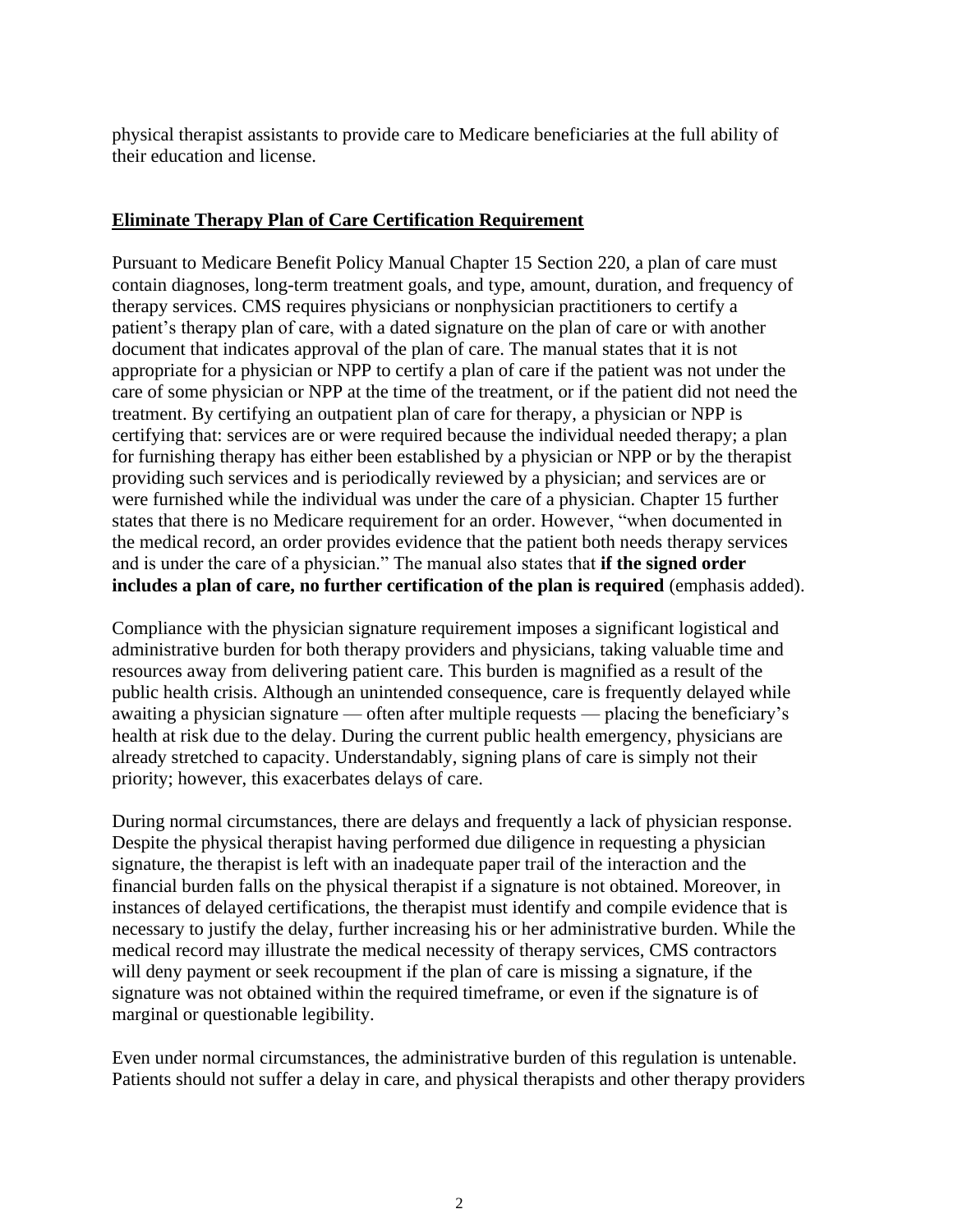should not be held responsible and possibly subject to medical review due to a physician's inaction. Moreover, the plan of care signature requirement is at odds with contemporary physical therapist practice. Every state, the District of Columbia, and the U.S. Virgin Islands (USVI) have removed from their statutes all or some of the referral requirements or order provisions for physical therapist evaluation and treatment. Physical therapists are highly educated health care professionals who can provide evaluation and treatment services within their respective disciplines without the need for an order or referral from any other health care professional; this has been recognized by state laws.

Forcing physical therapists to develop the plan of care and then to send it to the physician for signature is a process that during normal circumstances often takes weeks. It is a process that is both burdensome and unnecessary. Moreover, in some instances, physicians ask beneficiaries to come to their office for a visit before they sign the plan of care. This visit typically results in checking of vital signs, medication review, and a request for a referral. Beneficiaries have voiced frustration that this requested visit results in out-of-pocket costs for the beneficiary and a cost to Medicare– but provides no clinical benefit—it is for the sole purpose of obtaining an approval to activate their right to therapy services. At this time when beneficiaries are wary of unnecessary exposure and many primary care providers are not available, this burden and waste of time and resources is magnified.

## **Accordingly, especially in this time of public health uncertainty, APTA and PPS strongly recommend that CMS eliminate the plan of care certification requirement during the COVID-19 pandemic.**

## **Implement General Supervision Requirement of Physical Therapist Assistants in Private Practice**

Additional steps should be taken to allow greater flexibility for health care services delivered to Medicare beneficiaries, especially when those flexibilities can help people comply with the CDC's recommendations for dealing with the pandemic, like social distancing. As always, physical therapists are responsible for providing safe, accessible, cost‐effective, and evidence‐based services. Services are rendered directly by the physical therapist and with responsible utilization of physical therapist assistants under the direction and supervision of the physical therapist. The physical therapist's practice responsibility for patient and client management includes examination, evaluation, diagnosis, prognosis, intervention, and outcomes. Physical therapists may use physical therapist assistants in components of intervention and in collection of selected examination and outcomes data.

Under Medicare, the level and frequency of physical therapist assistant supervision differs by setting and by state or local law. Physical therapists are licensed (and physical therapist assistants are either licensed or certified) in all states, the District of Columbia, and the USVI. Medicare currently requires general supervision for physical therapist assistants in all settings except for private practice, which requires direct supervision. However, if state or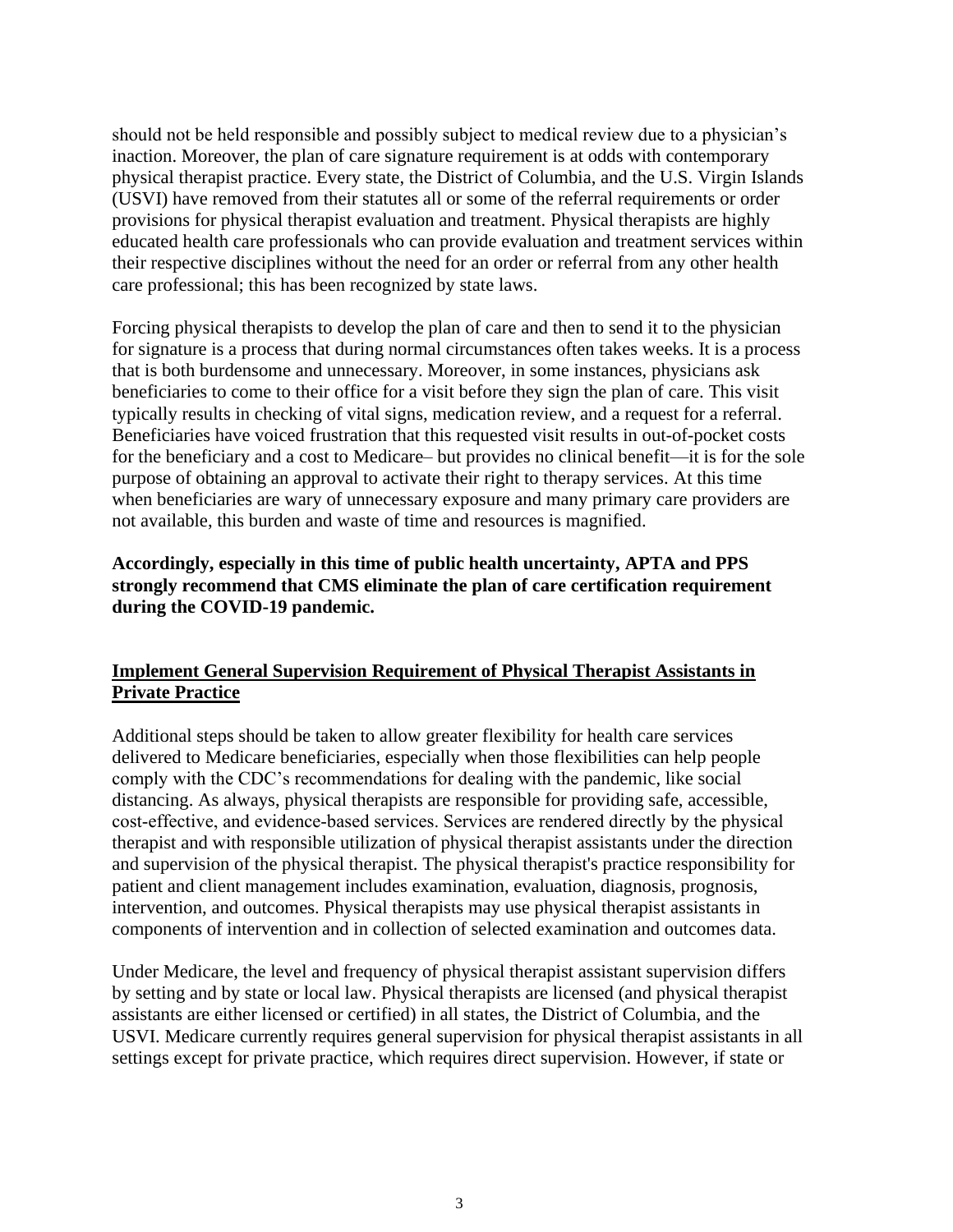local practice requirements are more stringent, the physical therapist and physical therapist assistant must comply with their state practice act.

Currently, 44 states call for general supervision; in six states, supervision level differs by settings; the District of Columbia requires onsite supervision; and in both Puerto Rico and the USVI, the supervision level is undetermined.<sup>2</sup> **APTA and PPS encourage CMS to recognize the value and benefit of modifying the supervision requirement from direct to general for physical therapist assistants in private practice, as such modification would better promote unrestricted, non-delayed access to therapy interventions.**  Adjusting this Medicare policy would have an immediate impact in those 44 states which permit general supervision, because the only obstacle at this time is Medicare's direct supervision requirement; without a waiver of this limitation, an assistant is limited to the hours the physical therapist works when treating Medicare beneficiaries. The practice is then severely limited if the physical therapist is sick or in quarantine. Without the physical therapist on site, the physical therapist assistant cannot treat Medicare patients. Furthermore, this prevents staff from practicing a form of social distancing where only some staff physically attend work each day, because the policy requires the physical presence of the physical therapist in order for the physical therapist assistant to do their job. **Delays in care may be harmful to functional outcomes and quality of life. Modifying the supervision requirement would better align with state law. Therefore, APTA and PPS recommend that CMS allow general, not direct, supervision of physical therapist assistants in private practice.**

## **APTA and PPS' Requests Would Further CMS' Goals of Reducing Burden and Improving Care**

In September 2019, CMS finalized a rule that "reforms Medicare regulations that are identified as unnecessary, obsolete, or excessively burdensome on health care providers and suppliers" and "increases the ability of health care professionals to devote resources to improving patient care by eliminating or reducing requirements that impede quality patient care or that divert resources away from furnishing high quality patient care."<sup>3</sup> The elimination of the therapy plan of care certification requirement, and implementing general supervision of physical therapist assistants in private practice, would further CMS' goals of removing burdensome, unnecessary requirements on providers and improving quality of care.

Thank you for your consideration. We look forward to continuing to work with you during this critical time to protect the health of our nation. If you would like additional information,

<sup>2</sup> Federation of State Boards of Physical Therapy Jurisdiction Licensure Reference Guide [https://www.fsbpt.net/lrg/Home/SupervisionRequirementLevelsBySetting.](https://www.fsbpt.net/lrg/Home/SupervisionRequirementLevelsBySetting)

<sup>3</sup> Medicare and Medicaid Programs; Regulatory Provisions To Promote Program Efficiency, Transparency, and Burden Reduction; Fire Safety Requirements for Certain Dialysis Facilities; Hospital and Critical Access Hospital (CAH) Changes To Promote Innovation, Flexibility, and Improvement in Patient Care. September 30, 2019, at 51732[. https://www.govinfo.gov/content/pkg/FR-2019-09-30/pdf/2019-20736.pdf.](https://www.govinfo.gov/content/pkg/FR-2019-09-30/pdf/2019-20736.pdf)